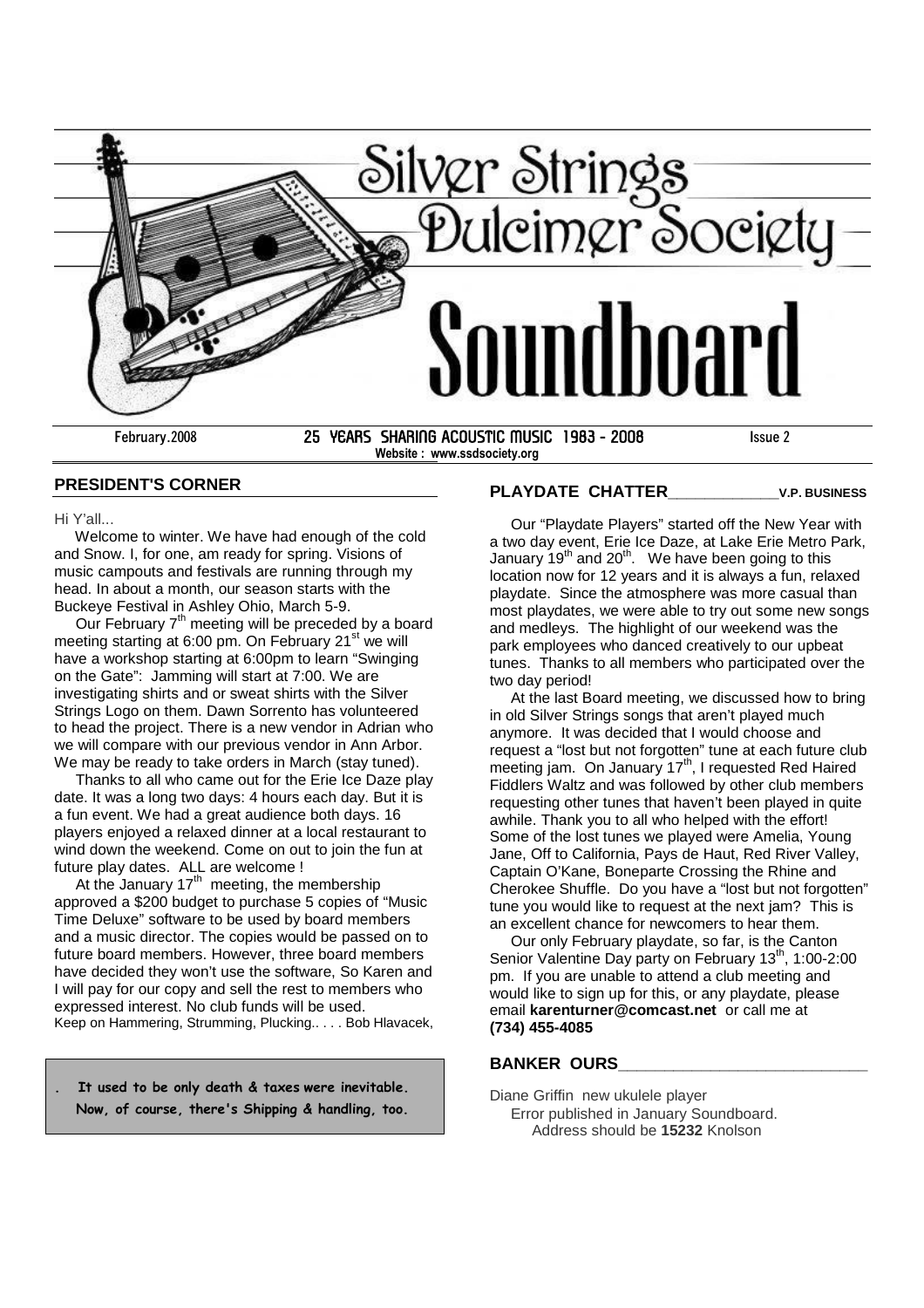# **NOTES FROM YOUR SECRETARY\_\_\_\_\_\_**

#### **January 3rd Board meeting**

All Board members and about 7 members at large were present. *(ALL members are welcome !)*

**VP for Business**... 50 members participated in holiday playdates, earning the club \$975. Also, we had \$169 in CD / tape sales

**VP for Programs** reported Jane Chevalier and Rich Smith will be hosting the Jan. 31<sup>st</sup> Variety Night. Discussion of campout, pig roast, Christmas potluck, etc. will be at the Feb meeting.

### **New Business**

**Song of the Month** ..We will have music workshops at 6:00 the  $3^{rd}$  Thursday of each month with instructor(s) teaching or reviewing a song. The music will be available the 1<sup>st</sup> Thursday for preview.

**Repertoire Review**,,,We would like someone to review our current Repertoire to weed out or add pieces of music. Anyone interested see Karen Turner.

**Tee Shirts**...Several new members are interested in getting Strings shirts. Bob will poll the membership for interest and a chairperson.

**25th Anniversary**...Sandi Hlavacek is chairing this committee. The Board reaffirmed we will celebrate the anniversary at our regular Banquet on October 2, 2008. Sandi will meet with her committee and bring a progress report to the next Board meeting.

**Gifts**...After much discussion, **(***people have been missed due to the secretary not being informed or available to respond, until it was considered too late... and individual expenses were high... \$\$ might be better spent for things to benefit the entire club***)** it was decided that the club will extend sympathy, wishes for good health, etc., with cards only. The motion passed unanimously. People still need to keep the club informed of member illness, loss, etc., by notifying the Secretary, Bonnie Ream. **Music Time**...After much review, Marie Naster moved and Karen Turner seconded, the Board purchase a 5-copy package of a computer software program ("Music Time") for \$365. These programs will be held by Board members, used to assure all members have the same arrangement of songs, and passed on to future boards.

**Board minutes** .. Due to the space limits in the Soundboard, complete board meeting minutes will be Emailed to members with e-mail and 15 hard copies will be available at the table the next meeting for those who have no E-mail. *(Complete back minutes are available on request.)*

**Amplifiers** for quiet instruments will be discussed at the next meeting.

Meeting was adjourned at 6:54 p.m.

Bonnie Ream

**The cruise liner, QE 2 moves only six inches for each gallon of diesel that it burns.... Do you still think you own a gas-guzzler ?**

# **IT'S FEBRUARY. . . . LET'S CELEBRATE ! ! !**

#### *HAPPY BIRTHDAY*

- 10. Bob Ewald
- 13. Sharon Dickson
- 14. Barb Davis
- 24. Joe Johnson
- 26. Pat Altpeter

### *HAPPY ANNIVERSARY*

- 5. Jim & Evie Bain (42<sup>nd</sup>)
- 12. Bob & Sandi Hlavacek (42<sup>nd</sup>)

14. Steve & Ramona Hadley  $(33^{\text{rd}})$ 

# **V.P. PROGRAMS\_\_\_\_\_\_\_\_\_\_\_\_\_\_\_\_\_\_\_\_\_\_\_\_**

Our Lake Erie Daze January playdate was a lot of fun. Adults and children were dancing and it was fun to see how creative they were with their dance moves.

February  $7<sup>th</sup>$  we will have our board meeting before the jam session, and a workshop before the  $Feb.21<sup>st</sup>$ jam.

Thank you to Rich Smith and Jane Chevalier for hosting our January Variety Night. it is much appreciated. The next Variety Night is in May. If you feel so inclined, please see me about hosting that Variety Night. Also, if you want something other than pizza, like sub sandwiches, please bring that up at a meeting during a jam session break... we can take ideas and vote on another choice.

**Thanks for all the snacks you bring in**, everyone appreciates them, and those who help with the clean-up. Linda Losse

**WISDOM**.... The only time the world beats a path to your door, is if you're in the bathroom.



We still have 2 copies of the "Ruffwater Fakebook" available at the club discount price of \$18 and no shipping. This is a true foundation piece for any Midwest music library. Many refer to it as the

"Bible of Michigan jamming". When you hear an unfamiliar tune at Evart or elsewhere, it is very likely to be in this book. Some of our SSDS songs are in it in a key other groups play, but there are far more songs we don't have. Some people have actually worn out their first copy.

If you are new to this music scene, and don't feel quite ready to add another book, consider this... If you were to **order** this book now, it would cost you \$25. If you wait, it will cost even more, as shipping and printing go up. You **WILL** be ready for it after one (more) trip to Evart. Now... doesn't \$18 sound really good ? See Bob or Sandi Hlavacek to get yours before they are gone.

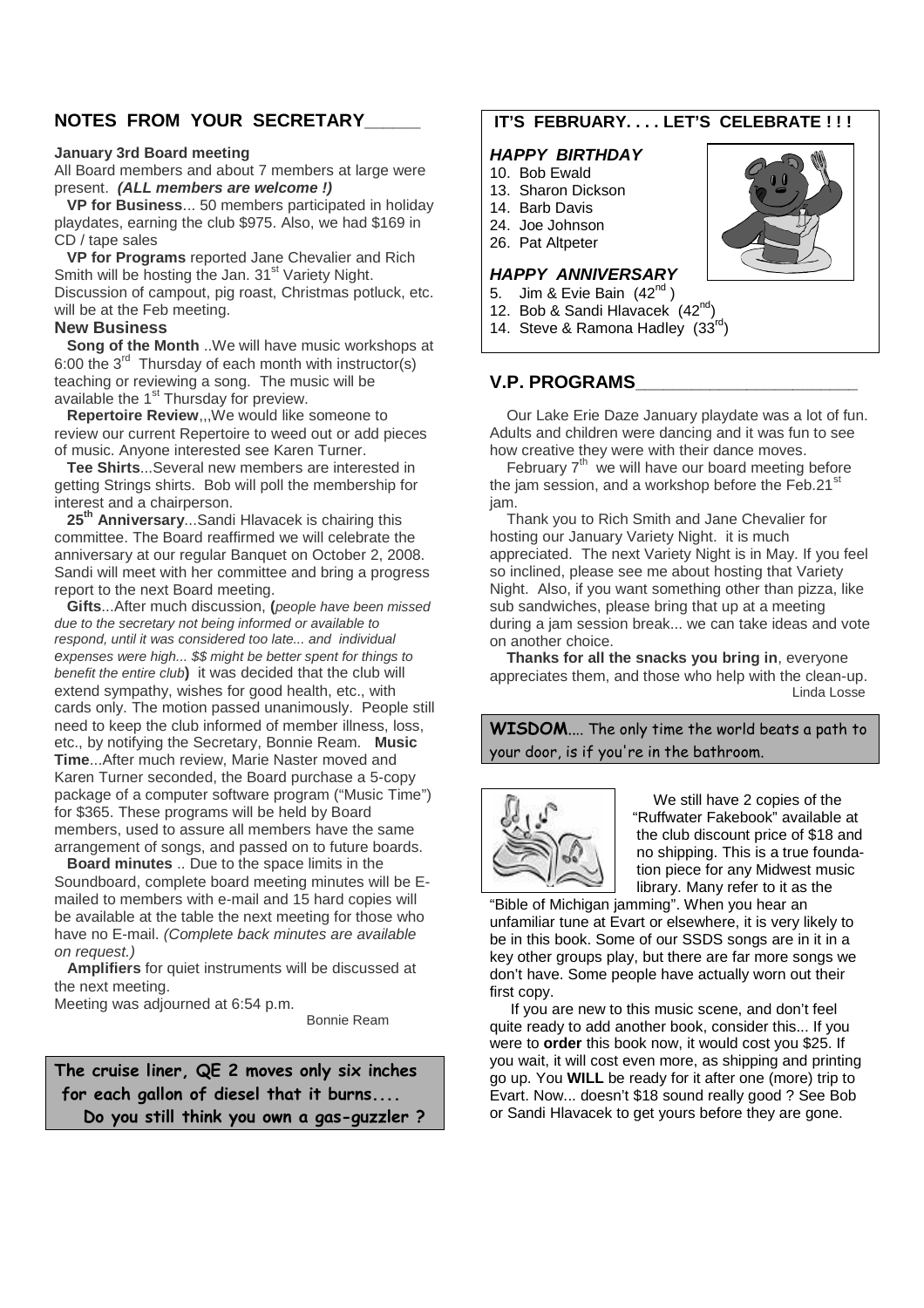# **WHERE DID WE GET THE BANJO ?**



The early origins of the banjo are a bit obscure. Its precursors came from Africa to America, probably through the West Indies. The multitude of African peoples, languages, and music make it very difficult to associate the banjo with any specific African instrument.

Historical references indicate that the banjar, or bangie, or banjer, or banza, or banjo was played in early 17th century America by Africans in slavery, who constructed their instruments from gourds, wood, and tanned skins, using hemp or gut for strings. These are now referred to as "gourd banjos"

This prototype eventually lead to the evolution of the modern banjo in the late 18th and early 19th centuries. Until 1800 the banjo remained essentially a black instrument, although at times there was considerable interaction between whites and blacks in enjoying music and dance... whites usually participating as observers. This led to the "minstrel shows", and brought the instrument to the attention of the nation.

The modern banjo is an invention by an American, Joel Sweeney. It comes in a variety of different forms, including four (plectrum and tenor banjos) and five-string versions. A six-string version, tuned and played similar to a guitar, is gaining popularity. In most of its forms, the banjo's playing is characterized by a fast strumming right hand, though there are many different playing styles.

Today, the banjo commonly is associated with country and bluegrass music. Historically, however, the banjo occupied a central place in African American traditional music, as well as in the minstrel shows of the 19th century. In fact, African Americans exerted a strong, early influence on the development of both country and bluegrass through the introduction of banjo, and through the innovation of musical techniques in the playing of both the banjo and fiddle.

Recently, the banjo has enjoyed inclusion in a wide variety of musical genres, including pop crossover music. The six-string or guitar-banjo was the instrument of the early jazz, as well as the blues and gospel. Today, it sometimes appears under such names as guitjo, ganjo, or banjitar.

A number of hybrid instruments exist, crossing the banjo with other stringed instruments. Most of these use the body of a banjo, often with a resonator, and the neck of the other instrument. Examples include the banjo mandolin (Banjolin; Banjoline) and the banjo ukulele (Banjolele). These were especially popular in the early decades of the twentieth century, and were probably a result of a desire either to allow players of other instruments to jump on the banjo bandwagon at the height of its popularity, or to get the natural amplification benefits of the banjo resonator in an age before electric amplification.

# **SSDS February 2008 Play List**

| Key                     | Tune                                              | Played         |
|-------------------------|---------------------------------------------------|----------------|
| G                       | Westphalia Waltz                                  | 2              |
| D                       | Over The Waterfall                                | 3              |
|                         | Silver And Gold Two-Step                          | $\overline{3}$ |
| $rac{G}{G}$             | Down Yonder                                       | $\overline{3}$ |
|                         | Five Foot Two                                     | $\overline{4}$ |
| $\overline{\mathsf{D}}$ | Peek-A-Boo-Waltz                                  | 3              |
| Em                      | Road To Lisdoonvarna /<br>Riding On a Load Of Hay | 3/3            |
| C                       | Tennessee Waltz                                   | 3              |
| D                       | <b>Festival Rag</b>                               | $\overline{3}$ |
| Am                      | Katushka                                          | $\overline{5}$ |
| D                       | Midnight On The Water                             | $\overline{2}$ |
| D                       | Chinese Breakdown / Nelly Bly                     | 3/3            |
| $\overline{\mathsf{G}}$ | I'll Remember You Love                            | $\overline{c}$ |
| $\overline{\mathsf{D}}$ | <b>Whiskey Before Breakfast</b>                   | $\overline{3}$ |
| G                       | Sophrina                                          | $\overline{3}$ |
| Am                      | <b>Cold Frosty Morning</b>                        | $\overline{3}$ |
| D                       | Sandy River Belle                                 | $\overline{3}$ |
| $\overline{\mathsf{G}}$ | Southwind                                         | 3              |
| $\overline{\mathsf{G}}$ | Maggie                                            | $\overline{4}$ |
| $\overline{\mathsf{D}}$ | Hey Polka                                         | 4              |
| $\overline{\mathsf{D}}$ | Viola's Schottische                               | 3              |
| G                       | You Are My Sunshine                               | 4              |
| D/G/C                   | <b>Golden Slippers</b>                            | 2/2/2          |

### **WORKSHOP & CONCERT OPPORTUNITY**

Prussia Valley Dulcimer is proud to announce workshops and concert by Tull Glazener & Guy George on Sunday, Feb. 24 in Waverly, Ohio (about 5-6 hours from metro-Detroit area).

The workshops will be from 2pm till 3:30pm in the upstairs jam rooms at

Prussia Valley Dulcimers Music Shop 122 North Market Street in Waverly.

Tull will conduct a mountain dulcimer workshop Guy will lead a hammered dulcimer workshop (both intermediate). At 4:00pm Tull and Guy will do a concert in the Grand Tavern ballroom located adjacent to Prussia Valley. The tavern is closed on Sunday so no alcoholic beverages are permitted. Toni and I may do a couple of tunes beforehand on mountain dulcimer and autoharp just so we can say we opened for them.

The cost is \$20 for the workshop of your choice and the concert. The concert alone is \$5.00. If you are interested in attending, please email or phone me and let me know which workshop you would like to do and if you will be staving for the concert. If you are coming from a distance and need hotel accomodations the night before or after, let me know and I will send hotel info. Thanks,

Gary & Toni Sager 122 North Market Street, Waverly, Ohio 45690 (740)-941-1271, <pvdulcimers@bright.net>